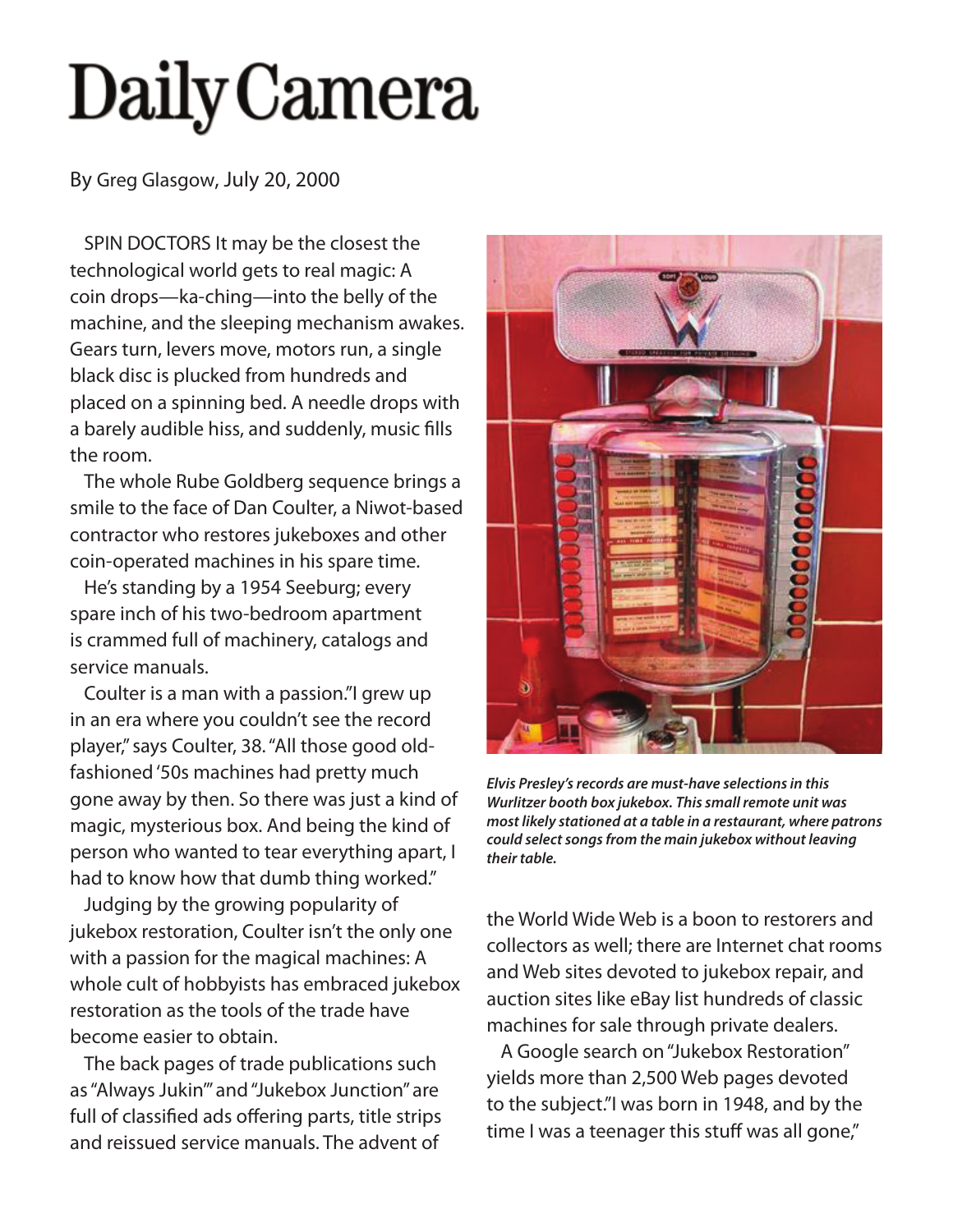says Steve Ralston, a Lyons antique dealer and jukebox restorer.

His work shed, behind Ralston Antiques, is filled with wood and glass relics from the "Golden Age" of jukebox production, 1937 to 1948. "It wasn't until I got into the antique business that I really started seeing them.

When I first started back in the mid-'70s, they were still treated like used refrigerators. That accounts as to why they're in such crappy condition."The job of the restorers is taking those abused, neglected machines and bringing them back to life through hours of sanding and polishing, cleaning and rewiring. Ralston says the real challenge is restoring machines that were only built to last three or four years."That's something the guys who built these never had to deal with," he says. "To put them together to start with, when they were new, was one thing, but going back and pulling all of the gremlins out of these things over the years is quite another."

For Coulter, the curiosity began in sixth grade, when he discovered a 1947 Aireon jukebox in a classmate's basement.

Already the kind of kid who routinely disassembled toys to find out how they worked, Coulter became enchanted with the Aireon."I ended up buying it for \$25 and hauling it over to the house," Coulter says. "I just kept taking it apart, and there were more and more parts stacked up everywhere. My mom and dad thought, 'At least he'll have fun and maybe learn something,' but nobody ever expected that I'd get it back together again."

But Coulter did get the machine back together, a process that started his lifelong love affair with the jukebox.

Today, he has a network of coin-op suppliers in the Denver-metro area who call Coulter whenever they pull an older machine out



*The 1939 Mills Empress plays 78 rpm records. Dan Coulter, a jukebox restoration expert from Niwot, stands by a 1939 Mills Empress, one of the jewels of his collection.*

of a restaurant or bar. He says it takes him a month of evenings and weekends to restore the average jukebox; this involves cleaning it inside and out, setting all machinery to factory specifications, checking the circuitry and wiring, and replacing any broken parts.

A few prize machines—a '39 Mills, done up in art deco style; a '70s "furniture style" Wurlitzer Cabaret—remain in Coulter's personal collection, but he sells most of the restored jukeboxes."If you want a phonograph for your game room and you've got young kids, you're not going to want to spend \$25,000 on a Wurlitzer," says Coulter, who focuses most of his attention on the more plentiful '70s machines. "You're going to want to buy something for about \$1,000 that someone's made sure works properly for you; you can make that kind of investment.

If you're going to do anything more than that, you're going to buy a 200-CD changer. This market is becoming popular right